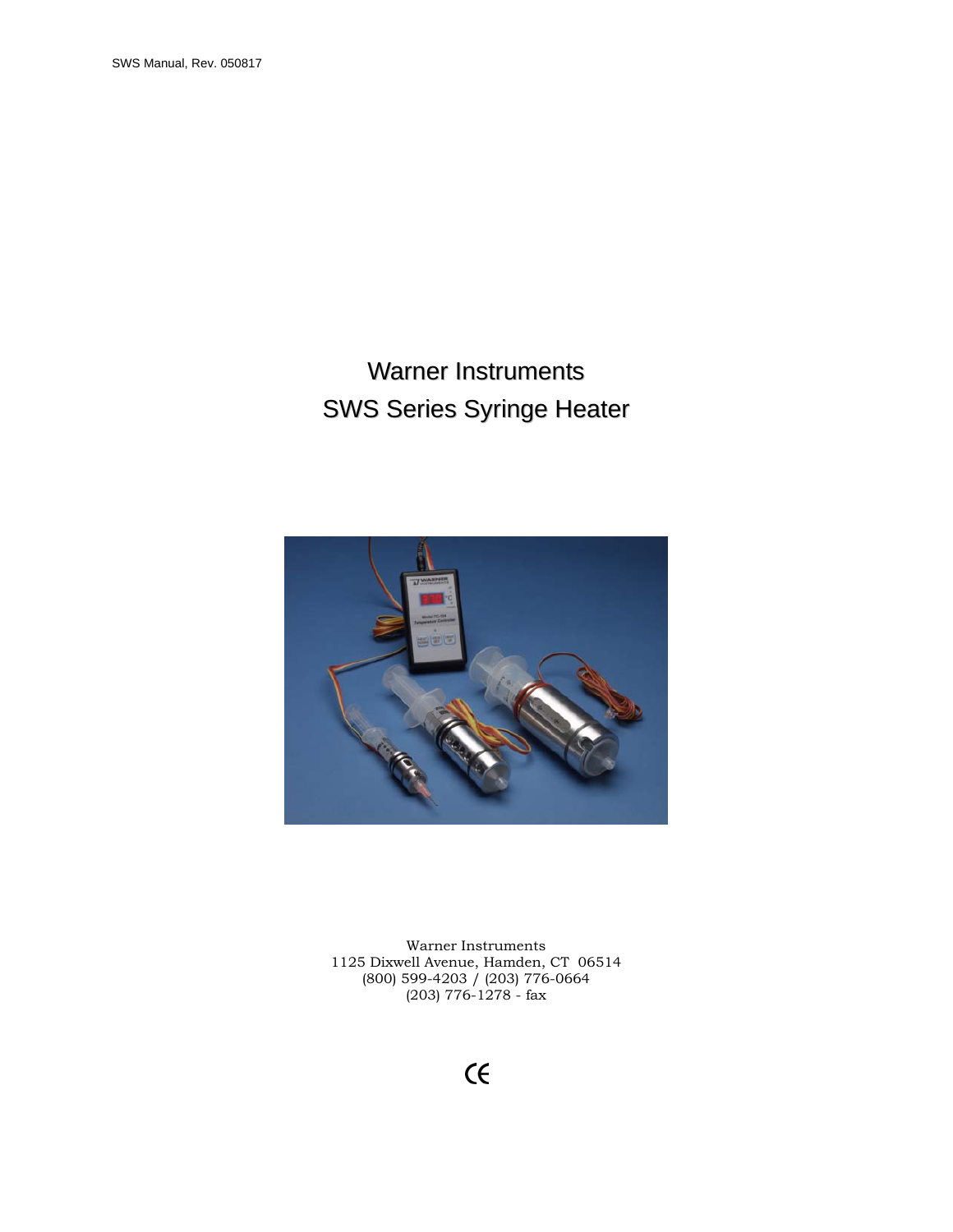## **Table of Contents**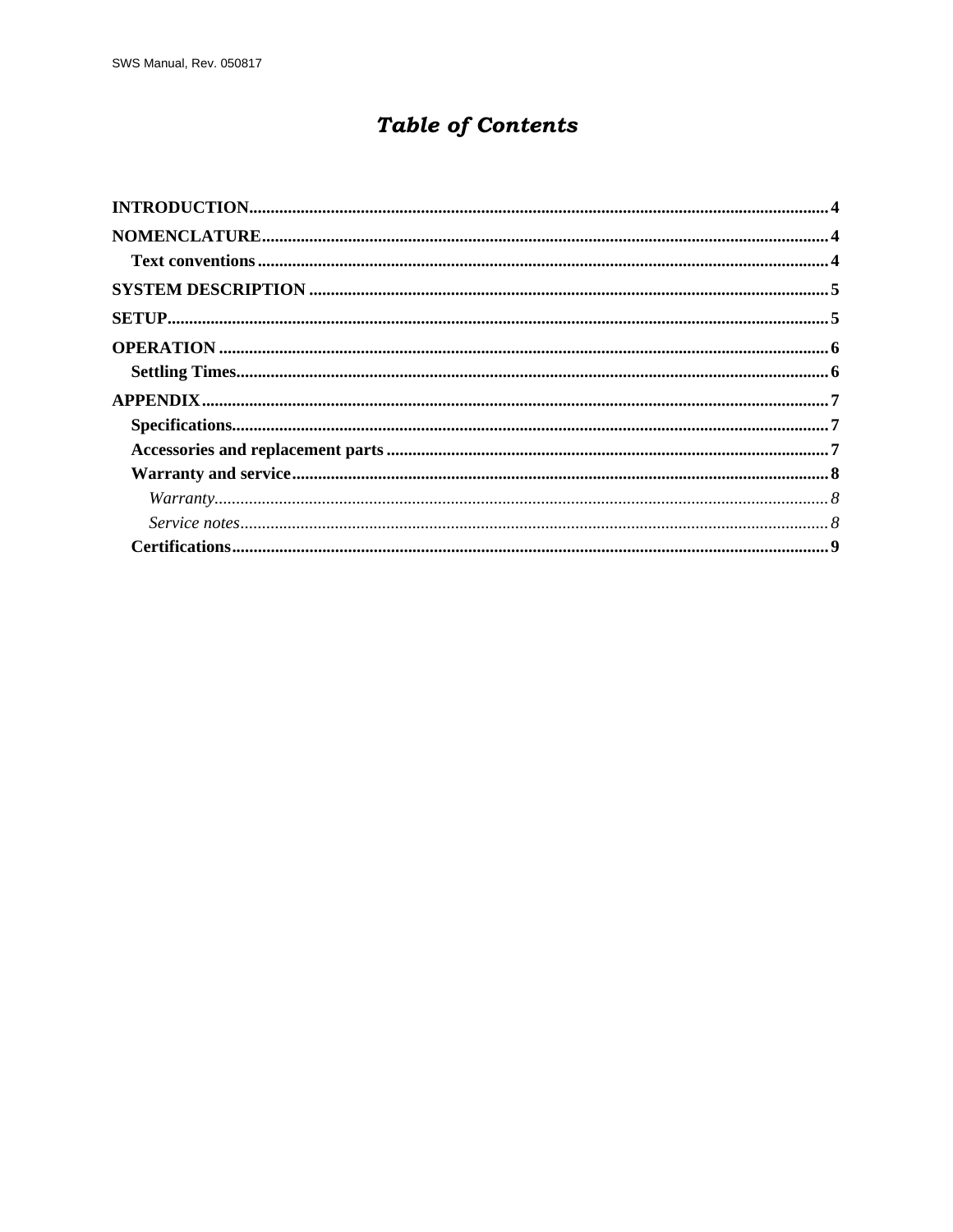The **SWS Syringe Warmer** System from Warner Instruments is comprised of a SWS syringe warmer and a TC-124 temperature controller. This capable system is designed to conveniently warm solutions in a syringe for use in a variety of applications. The compact design of the warmer allows it to be used either with a syringe pump or mounted on a support stand. The model number of the specific syringe warmer (SW-10, SW-60) indicates the size syringe to which it fits.

In general, reservoir heating is an important technique used to deliver warmed solution of a bath or to eliminate outgassing in heated solutions. Since solution gas loading has a dependence on pressure and temperature, preheating a solution at atmospheric pressure prior to delivery to a warmed environment can minimize the occurrence of bubbles in the bath, even if the solution is allowed to cool enroute.

> **THIS EQUIPMENT IS NOT DESIGNED NOR INTENDED FOR USE ON HUMAN SUBJECTS**



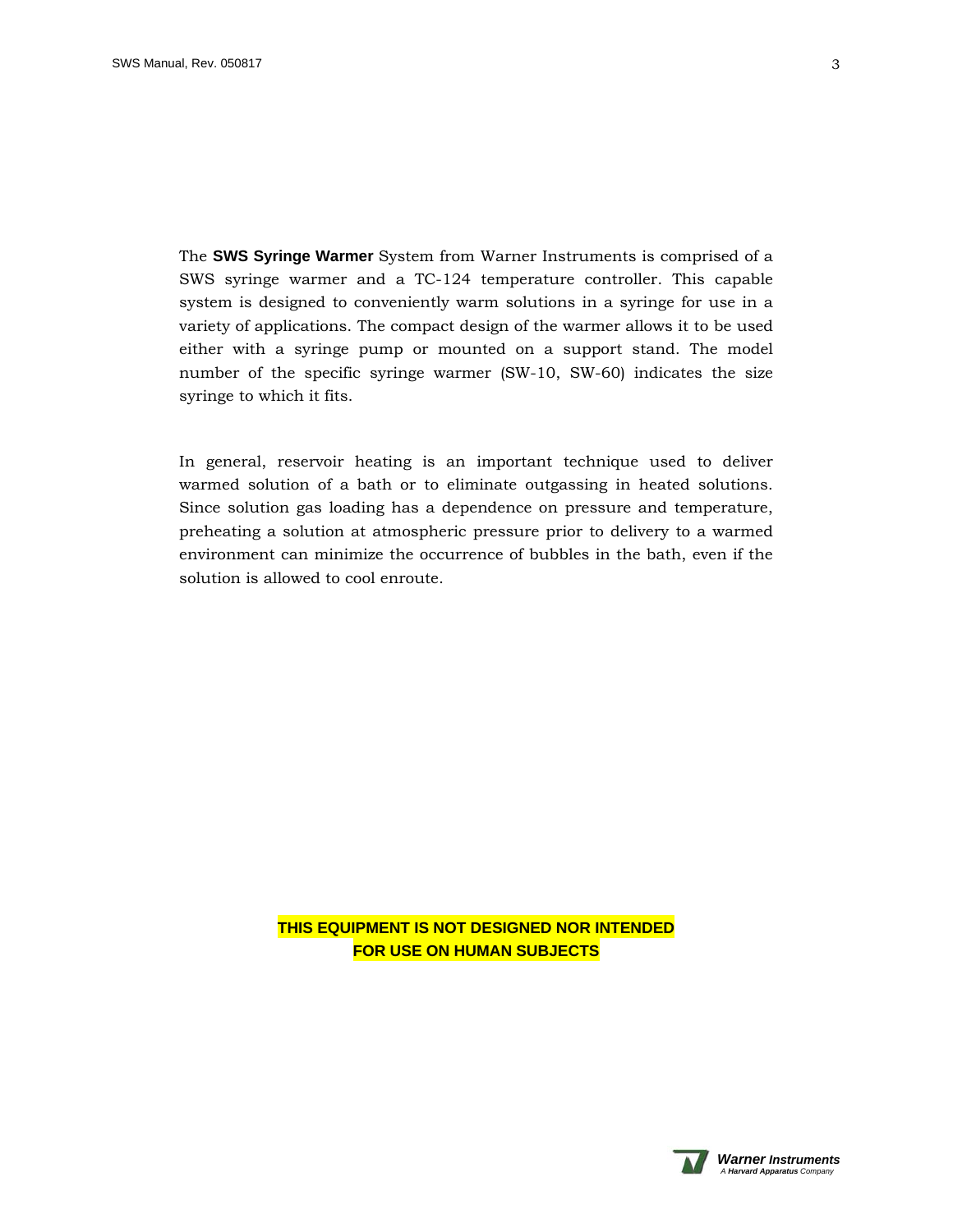## <span id="page-3-0"></span>**NOMENCLATURE**

### **Text conventions**

This manual refers to instrument controls at two functional levels; specific controls and settings of these controls. To minimize the potential for confusion, we have employed the following text conventions. Since our goal is to provide clarity rather than complexity, we welcome any feedback you may wish to provide.

- ¾ Warner Instrument product numbers are presented using **bold type**.
- $\blacktriangleright$  References to controls are specified using SMALL CAPS.
- ¾ References to control settings are specified using *italic type*.
- > Special comments and warnings are presented in highlighted text.

Any other formatting should be apparent from context.

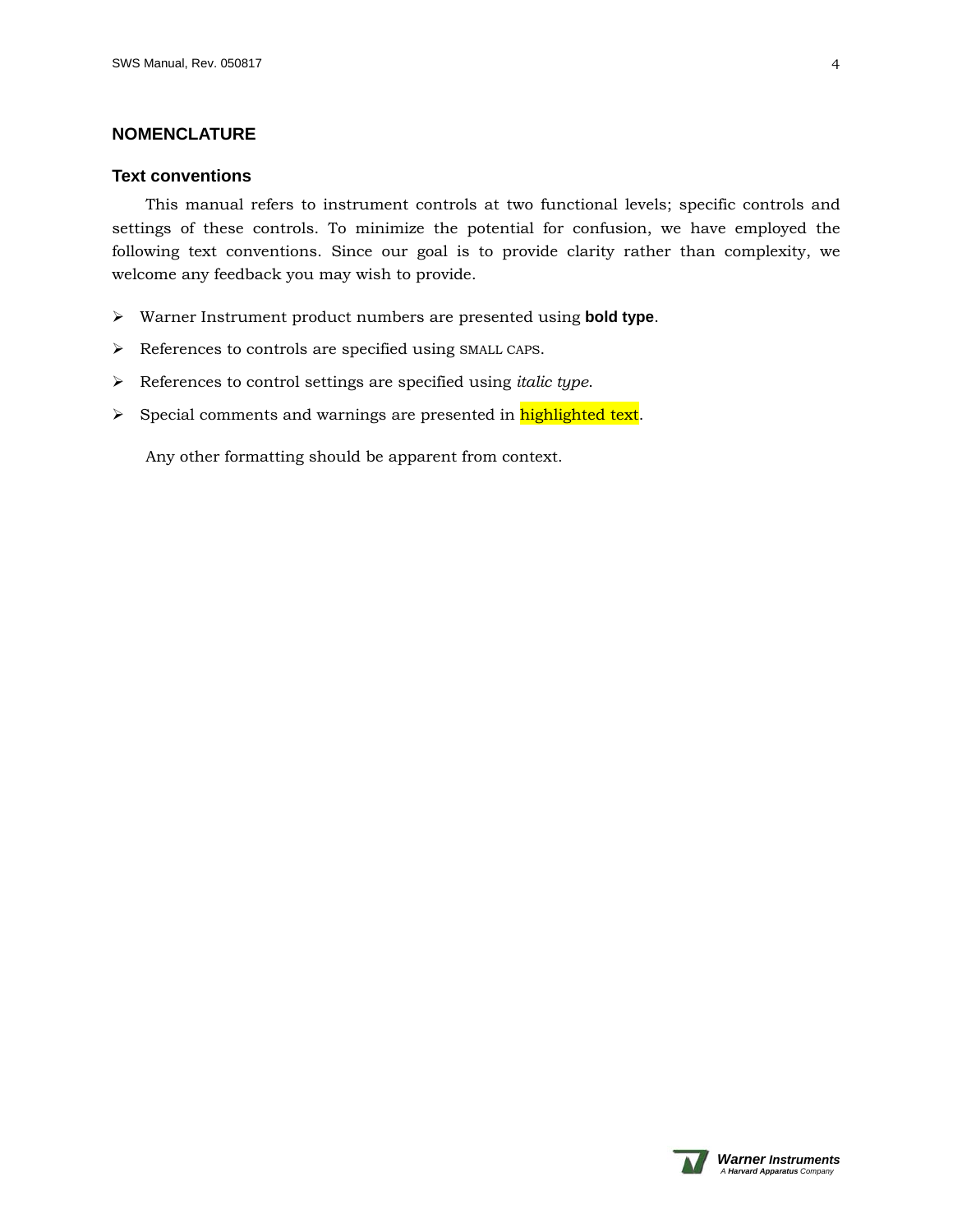## <span id="page-4-0"></span>**SYSTEM DESCRIPTION**

A syringe heating system is comprised of one or more syringe heaters and a temperature controller. These devices work in concert to provide temperature control of bulk solutions prior to delivery to a warmed environment. The **SWS Syringe Heater** is one component of such a syringe heating system.

The **SWS Syringe Heater** is designed to be mounted directly onto a syringe body. The heater-mounted syringe can the be mounted onto a syringe pump, support stand, or hand manipulated.

Temperature regulation is maintained via Warner's **TC-124** mini temperature controller. Instructions for the function and use of the **TC-124** is provided in a separate user's manual.



The **SWS Syringe Heater** have two o-rings mounted into grooves in the top of the unit which serve to provide a gripping mechanism for inserted syringes. As a result, a syringe can be partly or completely inserted into the heater body.

## **SETUP**

- 1. Place the **TC-124** temperature controller in a convenient location. Do not plug the device in yet.
- 2. Place an appropriately sized syringe into the syringe heater. Mount the syringe to a support stand or perfusion pump.

**NOTE:** If placing the syringe/syringe heater assembly into a syringe pump, be sure to remove the two o-rings from the heater body as they may interfere with proper alignment of the syringe with pump.

- 3. Attach a stopcock to the Luer fitting on the syringe and run perfusion lines from the syringe to your setup.
- 4. Connect the power cord from the syringe heater to the input channel on the temperature controller.
- 5. Plug the **TC-124** in and adjust the unit to the solution temperature. (*See* the **TC-124**  User's Manual.)



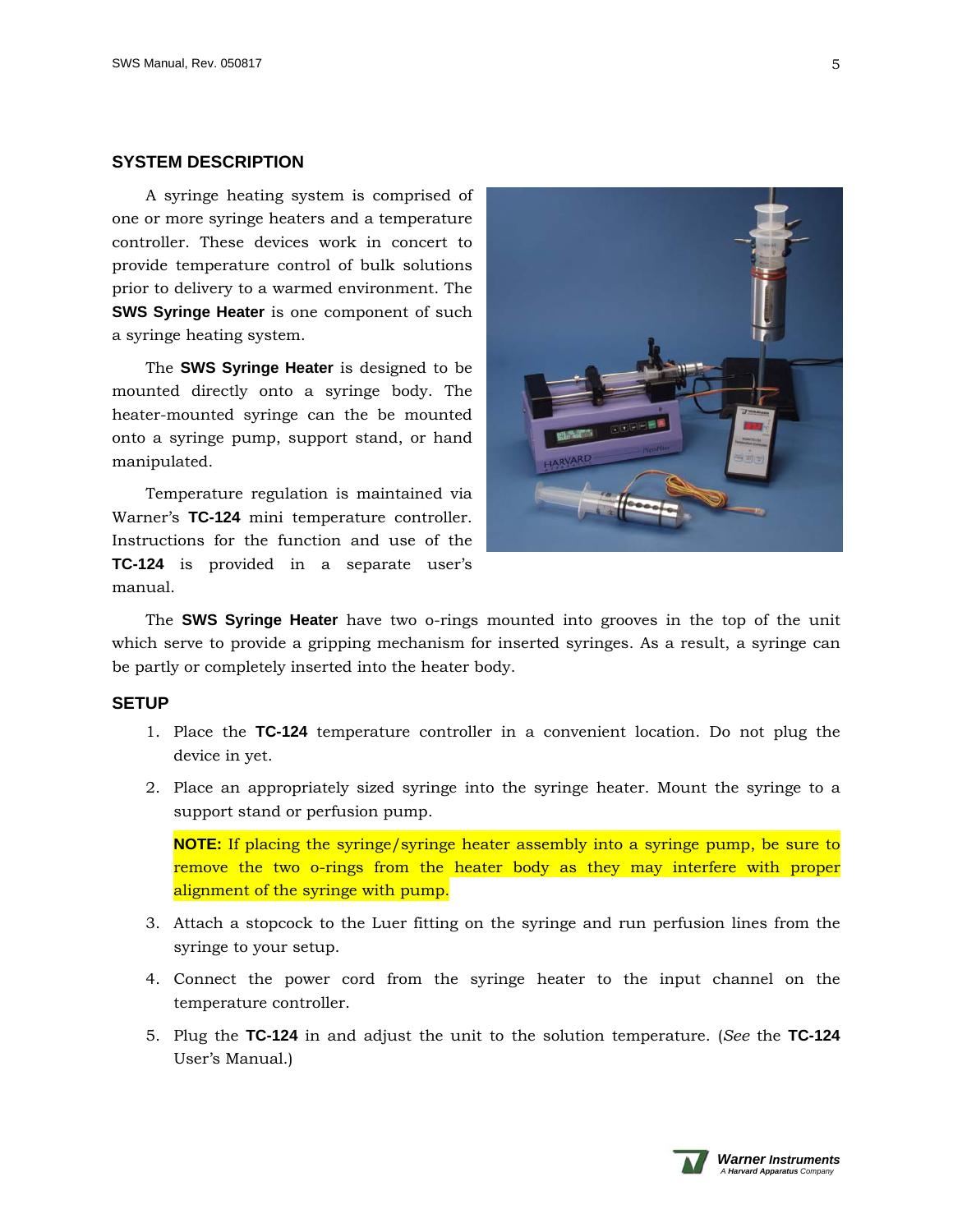## <span id="page-5-0"></span>**OPERATION**

The main use of a heater control device such as the **TC-124** is to maintain a constant solution temperature with a minimum deviation from the set temperature.

### **Settling Times**

A feedback sensor for the temperature controller resides within the aluminum block of the **SWS Series** heater. Consequently, the *Read Temperature* reported by the device is actually that of the heater block. Therefore, it is important to allow enough time for the system to reach equilibrium so that the reported temperature is also that of the solution being warmed.



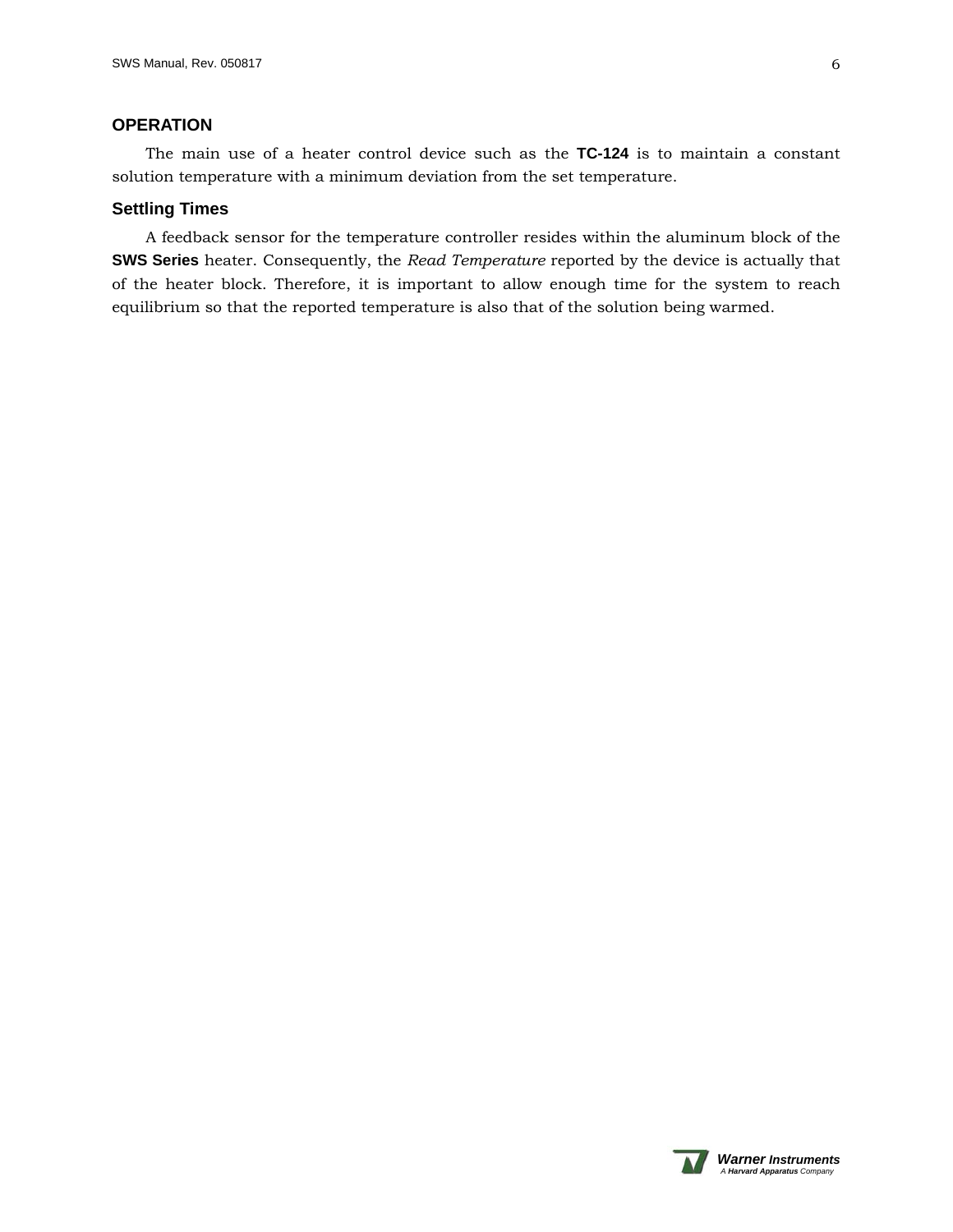## <span id="page-6-0"></span>**APPENDIX**

## **Specifications**

| <b>SWS Series Syringe Warmers</b> |                                                                                                                                                                      |                         |                |
|-----------------------------------|----------------------------------------------------------------------------------------------------------------------------------------------------------------------|-------------------------|----------------|
| <b>Syringe sizes</b>              | 10, 60 and 140 cc                                                                                                                                                    |                         |                |
| <b>Heater resistance</b>          | 10 Ω                                                                                                                                                                 |                         |                |
| Temperature range                 | $25-50$ °C                                                                                                                                                           |                         |                |
| Input voltage                     | 12V nominal, 16V max                                                                                                                                                 |                         |                |
| Model                             | <b>SWS-10</b>                                                                                                                                                        | <b>SWS-60</b>           | <b>SWS-140</b> |
| Weight (gm)                       | 32.7                                                                                                                                                                 | 76.0                    | 192.0          |
| Length (mm)                       | 38.25                                                                                                                                                                | 83.75                   | 109.50         |
| $O.D.$ (mm)                       | 22.25                                                                                                                                                                | 35.00                   | 51.00          |
| $I.D.$ (mm)                       | 16.20                                                                                                                                                                | 29.15                   | 41.40          |
| <b>Syringe Type</b>               | <b>Becton Dickinson</b>                                                                                                                                              | <b>Becton Dickinson</b> | Monoject       |
| <b>Operating conditions</b>       | Equipment is intended to be operated in a controlled<br>laboratory environment.<br>Temperature: 0-40 °C<br>Altitude: sea level to 2000 m<br>Relative humidity: 0-95% |                         |                |

## **Accessories and replacement parts**

| <b>Description</b>                        | Model No.      | Order No. |
|-------------------------------------------|----------------|-----------|
| Syringe Warmer for 10 cc syringes         | <b>SWS-10</b>  | 64-1584   |
| <b>Syringe Warmer for 60 cc syringes</b>  | <b>SWS-60</b>  | 64-1560   |
| <b>Syringe Warmer for 140 cc syringes</b> | <b>SWS-140</b> | 64-1585   |
| <b>Temperature Controller (US)</b>        | TC-124         | 64-1545   |
| <b>Temperature Controller (EU)</b>        | <b>TC-124E</b> | 64-1545E  |

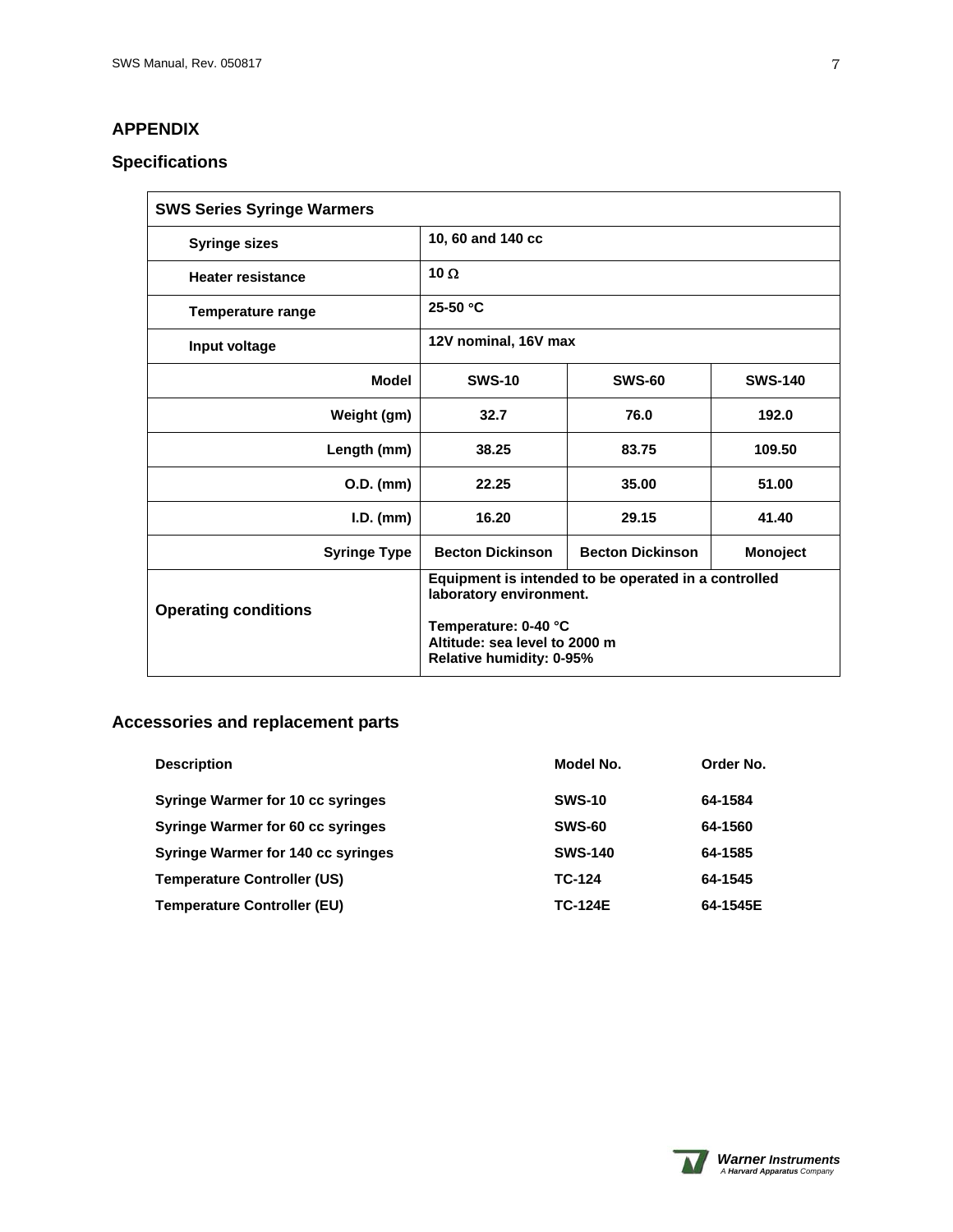#### <span id="page-7-0"></span> **Warranty and service**

#### *Warranty*

The **SWS Series Syringe Warmer** is covered by our Warranty to be free from defects in materials and workmanship from the date of shipment for a period of one year. If a failure occurs within this period, we will either repair or replace the faulty component(s). This warranty does not cover instrument failure or damage caused by physical abuse or electrical stress (inputs exceeding specified limits).

In the event that instrument repairs are necessary, shipping charges to the factory are the customer's responsibility. Return charges will be paid by Warner Instruments. Our offices are located at 1125 Dixwell Avenue, Hamden, CT 06514.

Normal business hours are 8:30 AM to 5:00 PM (EST), Monday through Friday and we can be reached by phone at (800) 599-4203 or (203) 776-0664. Our fax number is (203) 776-1278.

We can also be reached by e-mail at **support@warneronline.com** or through our Web site at **http://www.warneronline.com**.

## *Service notes*

Please refer all questions regarding service to our Engineering Department.

- A) Should service be required, **please contact the factory**. The problem may often be corrected by us shipping a replacement part. Factory service, if required, will be expedited to minimize the customer's inconvenience. Instruments are inspected immediately upon receipt and the customer is notified if the repair is not covered by our warranty. Repairs can often be completed in 1-2 days from our receipt of the instrument.
- B) If factory service is required, please observe the following instructions:
	- 1) Obtain an RMA from Warner Instruments.
	- 2) Package the instrument with at least 3 inches of cushioning on all sides. Use the original shipping carton if it is available.
	- 3) Insure the shipment for its full value.
	- 4) Include an explanation of the problem with the shipment.

## **IMPORTANT: CUSTOMERS OUTSIDE THE U.S.**

Please contact us before return shipping any goods. We will provide instructions so that the shipment will not be delayed or subject to unnecessary expense in clearing U.S. Customs.

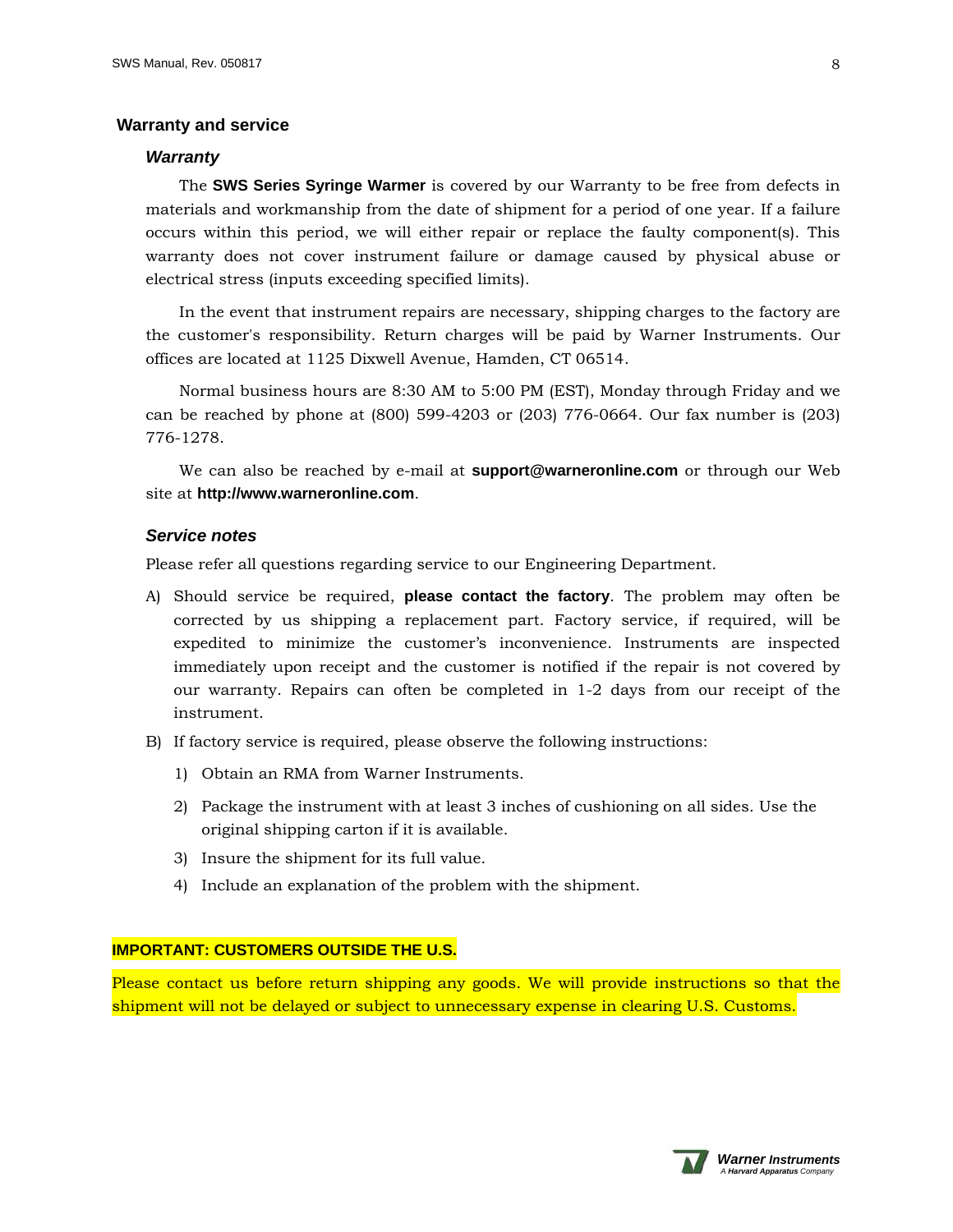## <span id="page-8-0"></span>**Certifications**

| <b>Declaration of Conformity</b><br>CE MARKING (EMC)                                                                                |                                                                                                                                                                   |  |  |
|-------------------------------------------------------------------------------------------------------------------------------------|-------------------------------------------------------------------------------------------------------------------------------------------------------------------|--|--|
| <b>Application of Council Directive: 89/336/EEC</b>                                                                                 |                                                                                                                                                                   |  |  |
| <b>Standards To Which Conformity</b><br>Is Declared:                                                                                | EN55022 Class A<br>EN61000-3-2<br>EN61000-3-3<br>EN50082-1:1992<br>EN61000-4-2<br>EN61000-4-3<br><b>ENV50204</b><br>EN610000-4-4<br>EN610000-4-8<br>EN610000-4-11 |  |  |
| Manufacturer's Name:                                                                                                                | Warner Instruments, LLC                                                                                                                                           |  |  |
| Manufacturer's Address:                                                                                                             | 1125 Dixwell Avenue<br>Hamden, CT 06514<br>Tel: (203) 776-0664                                                                                                    |  |  |
| <b>Equipment Description:</b>                                                                                                       | <b>Power Controller</b>                                                                                                                                           |  |  |
| <b>Equipment Class:</b>                                                                                                             | <b>ITE-Class A</b>                                                                                                                                                |  |  |
| <b>Model Numbers:</b>                                                                                                               | TC-124                                                                                                                                                            |  |  |
| I the undersigned, hereby declare that the equipment specified<br>above, conforms to the above Directive $(s)$ and Standard $(s)$ . |                                                                                                                                                                   |  |  |
|                                                                                                                                     | Place: Hamden, Connecticut USA                                                                                                                                    |  |  |
|                                                                                                                                     | Signature:                                                                                                                                                        |  |  |
|                                                                                                                                     | Full Name: Burton J. Warner                                                                                                                                       |  |  |
|                                                                                                                                     | Position: President                                                                                                                                               |  |  |

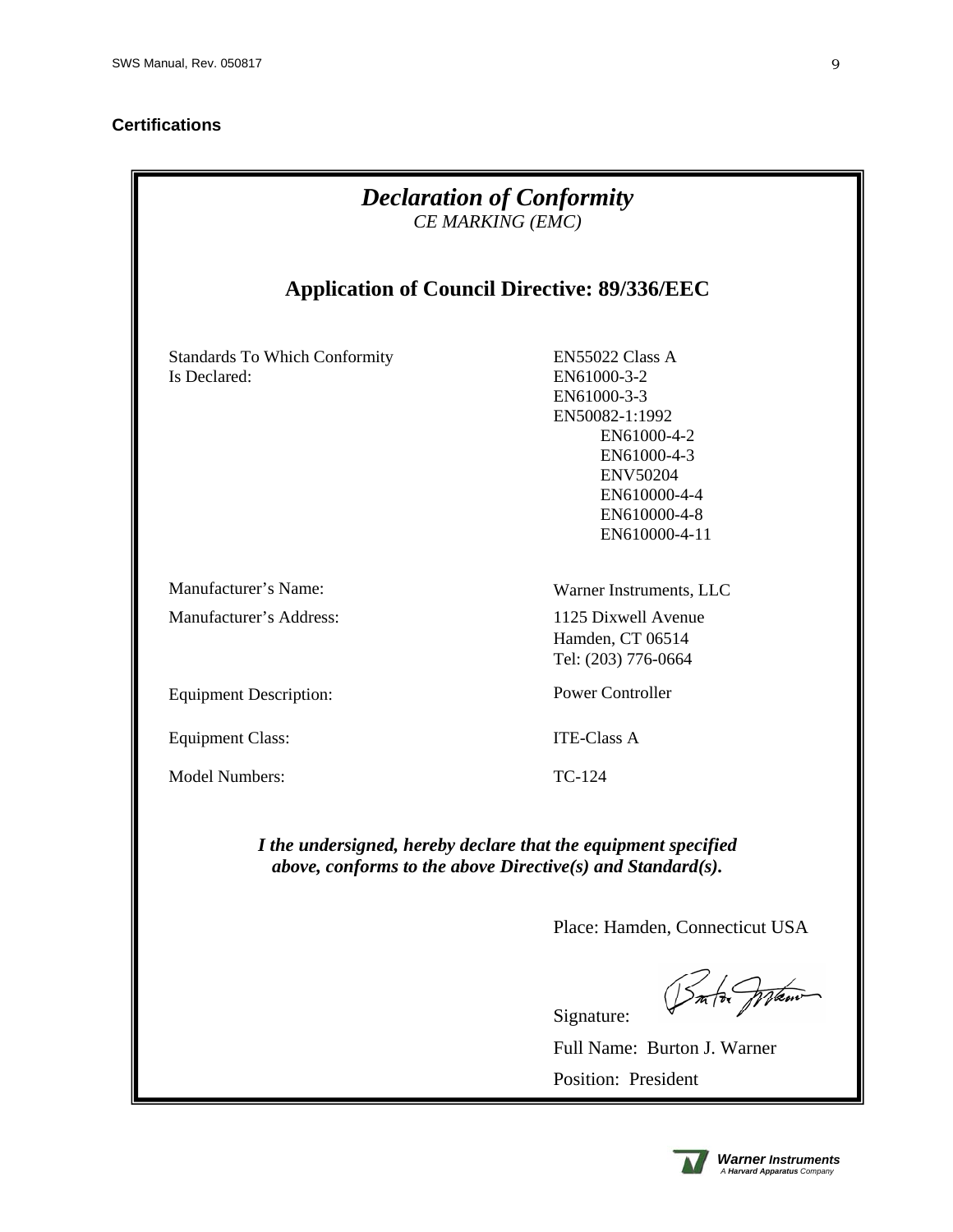| <b>Declaration of Conformity</b><br>CE MARKING (LVD)                                                                         |                                                                                                           |  |  |
|------------------------------------------------------------------------------------------------------------------------------|-----------------------------------------------------------------------------------------------------------|--|--|
| <b>Application of Council Directive: 73/23/EEC</b>                                                                           |                                                                                                           |  |  |
| <b>Standards To Which Conformity Is</b><br>Declared:                                                                         | EN61010-1:1993                                                                                            |  |  |
| Manufacturer's Name:                                                                                                         | Warner Instruments, LLC                                                                                   |  |  |
| Manufacturer's Address:                                                                                                      | 1125 Dixwell Avenue<br>Hamden, CT 06514<br>Tel: (203) 776-0664                                            |  |  |
| <b>Equipment Description:</b>                                                                                                | Power Controller<br>Safety requirements for electrical<br>equipment for measurement and<br>laboratory use |  |  |
| <b>Equipment Class:</b>                                                                                                      | Class I                                                                                                   |  |  |
| Model Numbers:                                                                                                               | $TC-124$                                                                                                  |  |  |
| I the undersigned, hereby declare that the equipment specified<br>above, conforms to the above Directive(s) and Standard(s). |                                                                                                           |  |  |

Place: Hamden, Connecticut USA Signature:

Into praw

Full Name: Burton J. Warner Position: President